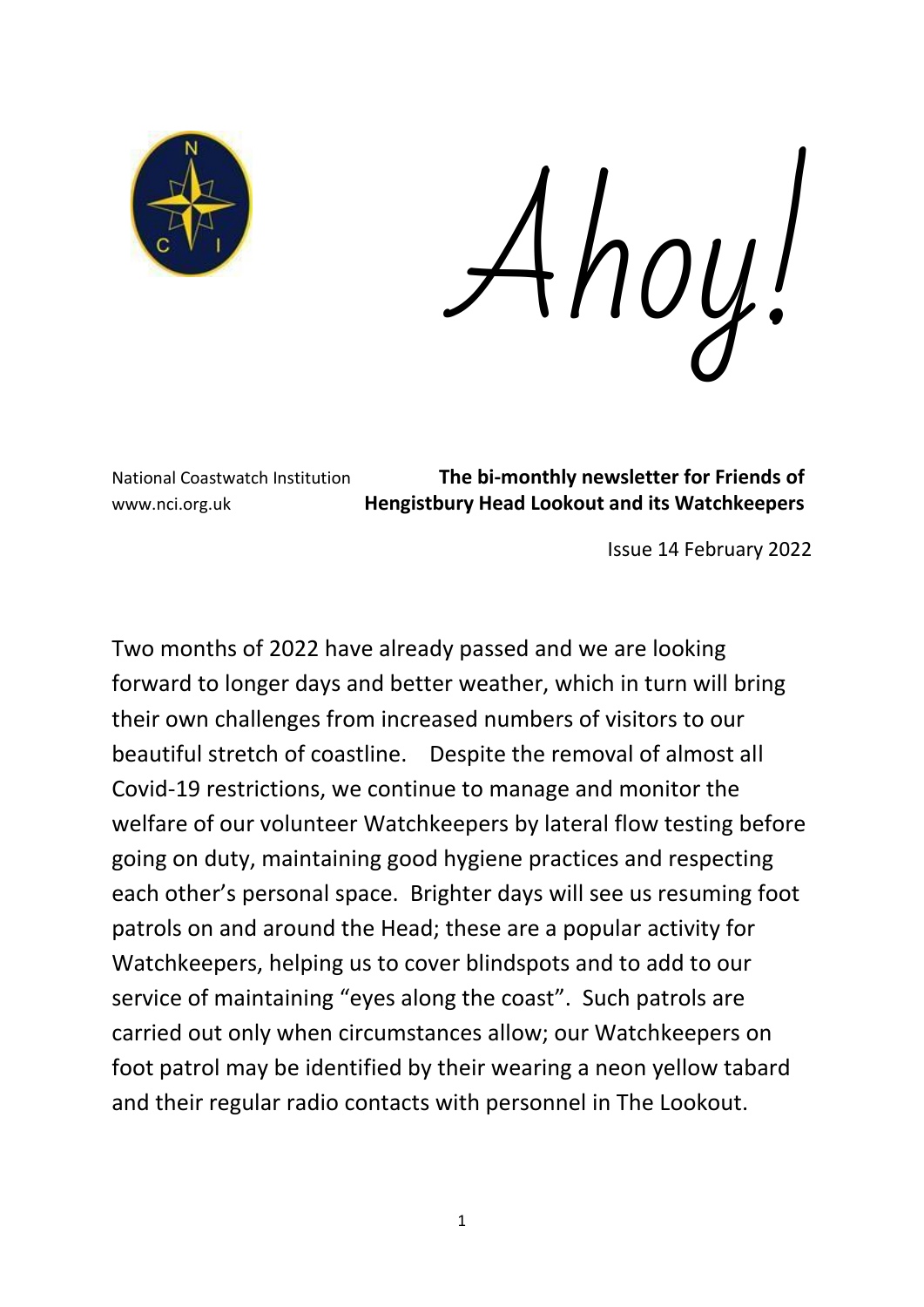#### *In this issue:*

- **Congratulations**  recently qualified Watchkeepers
- **Thank you!**  a generous donation
- **In Focus** a regular feature about our volunteers
- **Been there, done that…** a summary of recent Station events
- **Looking forward**  planned events
- **Stay in touch** essential contact details

## **Congratulations..... ©©©©©©**

Since the last issue of  $\hat{\mathcal{A}}$  hoy! only one person has undertaken a final

assessment. Congratulations to Dave Doodson, who passed his assessment on the 6<sup>th</sup> January; we wish you all the best for many years of enjoyable Watchkeeping ahead!

Congratulations are also due to Peter Morgan on completing ten years of service with National Coastwatch. Peter began his Watchkeeping career at NCI Shoreham, and joined NCI Hengistbury Head when he moved to this area in September 2018. We thank Peter for his service and wish him all the best in his Watchkeeping with us in years to come. Our Station Manager, Peter Holway, was delighted to present Peter with his commemorative certificate and badge.

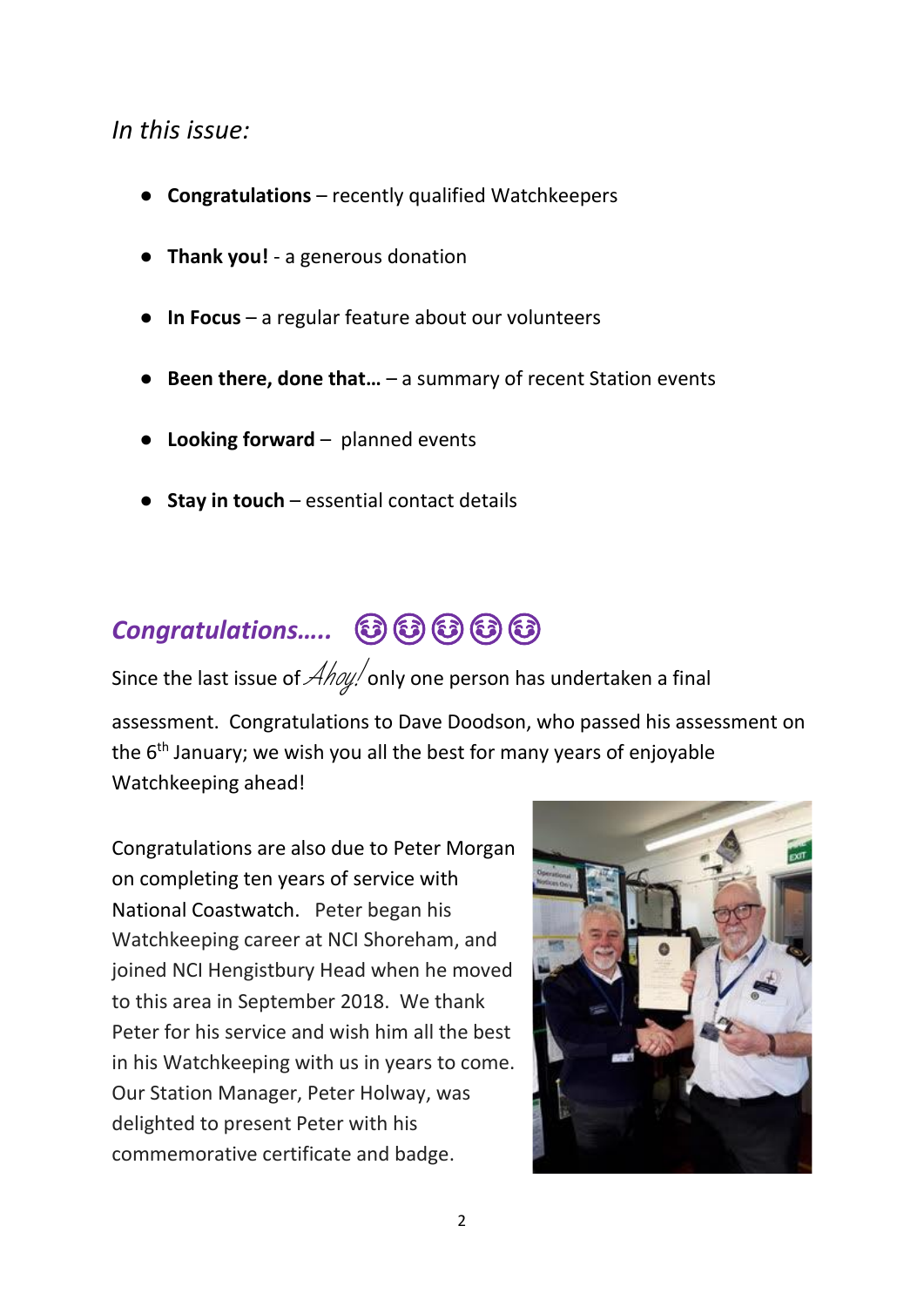## *Thank you! ……*

…to Judy Gourlay, widow of the late Michael Gourlay whose passing we reported in the last issue of  $\mathcal{A}$ hoy! We are most grateful for the generous

donation of £1100 received in Michael's memory; these funds will be put to good use to continue the voluntary work which Michael so much enjoyed with us.



# *In Focus*

Name: Michael Spinks

Role within the Station: Watchkeeper

*Tell us a little about how you see your role as a Watchkeeper*



The Institution's strap-line says it all: "Eyes along the coast". Hengistbury Head's Watchkeepers are the Coastguard's eyes and ears in and around Christchurch and Poole Bay areas; we look out for vulnerable people on the water, the Head or the shoreline. A vulnerable person is someone we consider to be at risk - swimmers, paddleboarders, windsurfers, water and jet skiers, lone children, walkers, dogs, small open boats, and even commercial fishermen as they often operate on their own.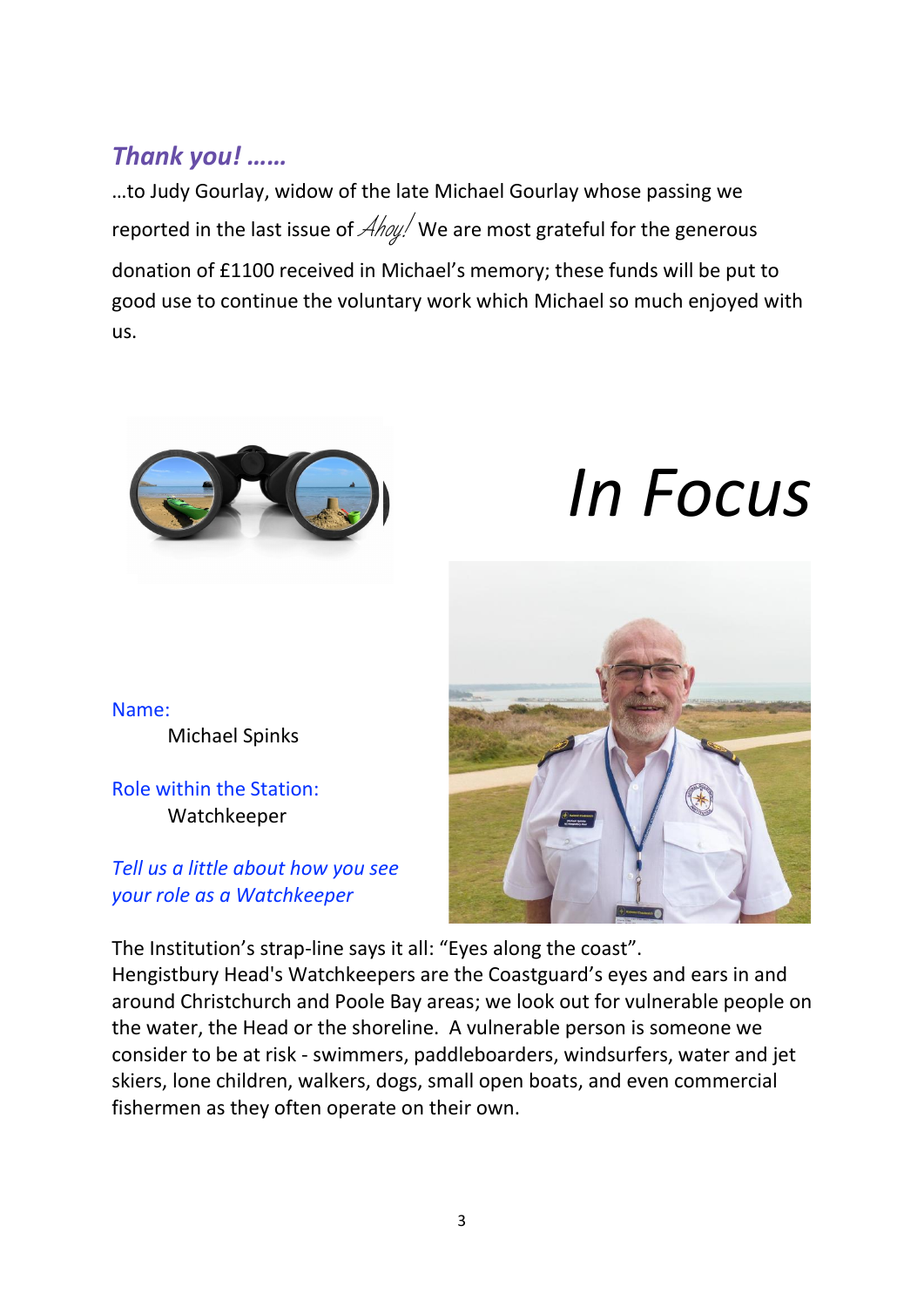Once we spot a concern or an "incident" \* we react quickly and follow NCI guidelines, working closely with the Coastguard and other emergency services. I try to do one Watch per week, and I regularly take on the role of Watch Leader as I like the responsibility of ensuring a smooth and successful shift for all concerned.

#### *What aspects of Watchkeeping do you particularly enjoy?*

I like the fact that you never know what you're going to come across on a shift. One day it can be pouring with rain all Watch and you spend three or four hours chatting with colleagues over tea and biscuits, helping each other with aspects of Watchkeeping in which we may not be fully confident, whilst also being vigilant! At other times, you can be fully involved in a life or death incident where all your knowledge and skills are tested for the duration of the Watch. I never get bored in the Lookout and I've learned a lot of new skills, whilst feeling I am putting something back into the community.

#### *What did you do in your working life?*

Most of my working life was spent as Marketing Services Manager for a large building materials manufacturer based in Ightham in Kent. I was responsible for producing all the communications material for the company: leaflets, brochures, technical manuals, advertising, PR, exhibitions and conferences, with a hefty budget to boot. After redundancy I decided to be self-employed and set up a small marketing business looking after the below-the-line activities of small companies …....gamekeeper turned poacher! During that time, when work was slack, I used my van for courier work all over the UK and Europe.

#### *When and why did you decide to join NCI Hengistbury Head?*

I have a friend who is a Watchkeeper at NCI Calshot, and after seeing that the Lookout on the Head had opened, I joined in December 2018 and qualified the following April. I thought it would be a good way to meet like-minded people whilst developing new skills and enhancing my boating knowledge, putting something back into the pastime I love.

#### *What hobbies and pastimes do you have outside of NCIHH?*

I used to play rugby when I was younger and love watching it now, especially the internationals. I play golf badly (not intentionally!) and look at it as an enjoyable walk in lovely surroundings! Several Watchkeepers have persuaded me to take up proper photography so I am learning how to use the bridge camera they encouraged me to buy - and apparently I'm coming on very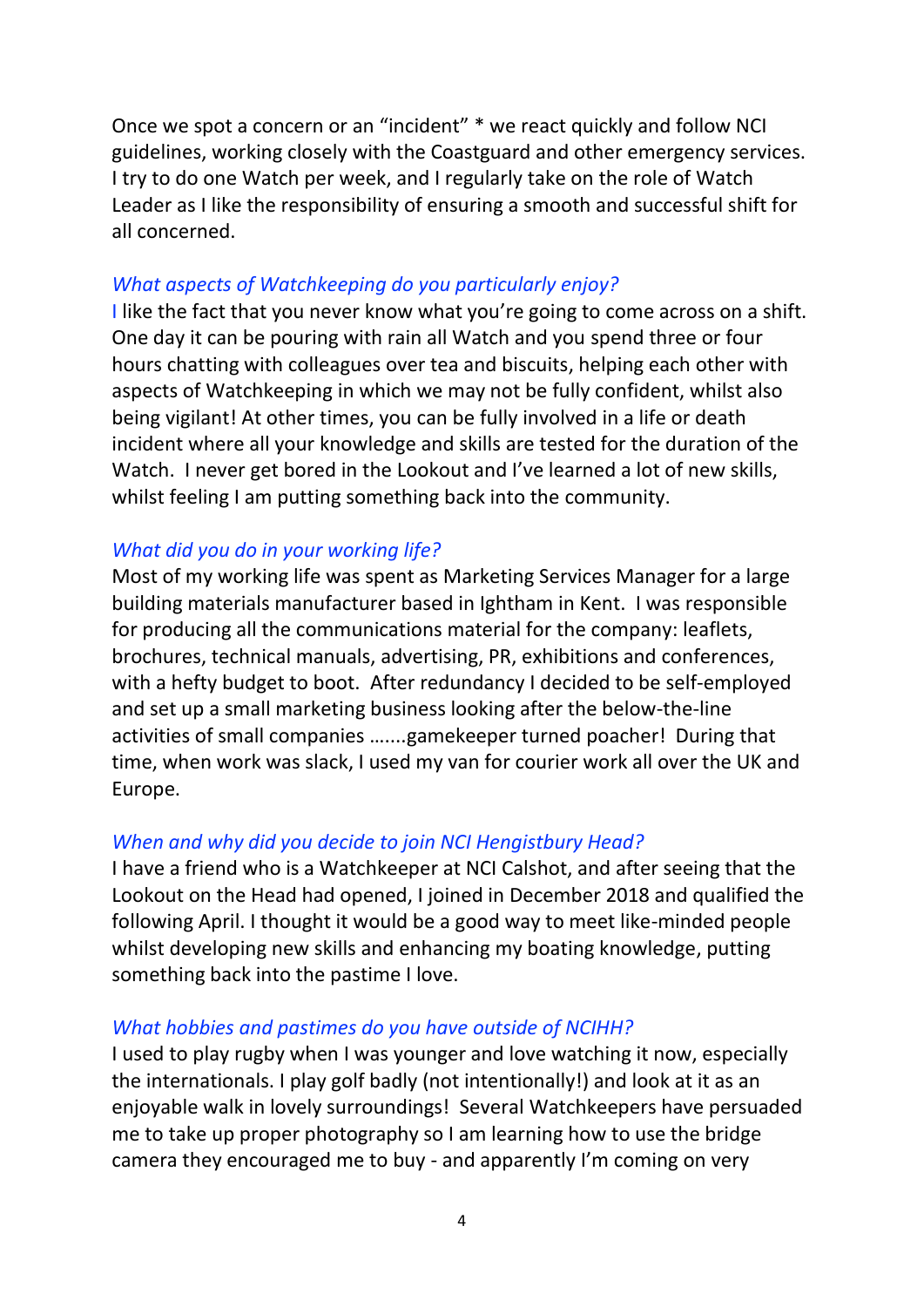nicely! I mentioned earlier my love of boating, and more specifically powerboat racing. Although I took part in my last race in August 2014 I am still heavily involved in the sport as a safety boat driver in my own RIB and I love taking friends out on it. This year I hope to get over to The Hut in the RIB for a leisurely lunch!

#### *Cat or Dog?*

Dog. Or should I say dogs as we have five rescue dogs so they keep me busy and to a certain degree fit. We walk in the Forest every morning, usually Wilverley Enclosure, followed by bath time in the utility room sink. That's the dogs, not me!

#### *Favourite tipple?*

I'm a beer man and love a pint or two at a beach-side pub with a view or a Forest pub with an open fire. I also enjoy a single malt in the evening before bed. I blame my Dad for that; he was a great whisk(e)y drinker and encouraged me to buy the best I can afford so at the moment I am enjoying Caol Ila.

*\*an "Incident" is explained later in this publication: see the item "Incidents since the last issue of Ahoy!"*

#### *Been there, done that….*

#### *Our Presentation Team out and about*

A full report on our Presentation Team's activities will appear in the next issue



If you belong to or know of a group which would like to have a presentation from us, please contact our Friends Administrator Adele Orr in the first instance: [Adele.Orr@nci.org.uk](mailto:Adele.Orr@nci.org.uk)

#### *Incidents since the last Friends Newsletter*

An "Incident" in NCI terms is a situation concerning the safety of life or property, during which an NCI Station has observed, or had any involvement of supporting the Coastguard (CG) or other Search and Rescue (SAR) resource. During 2021 the Station was involved with a total of 28 Incidents out of a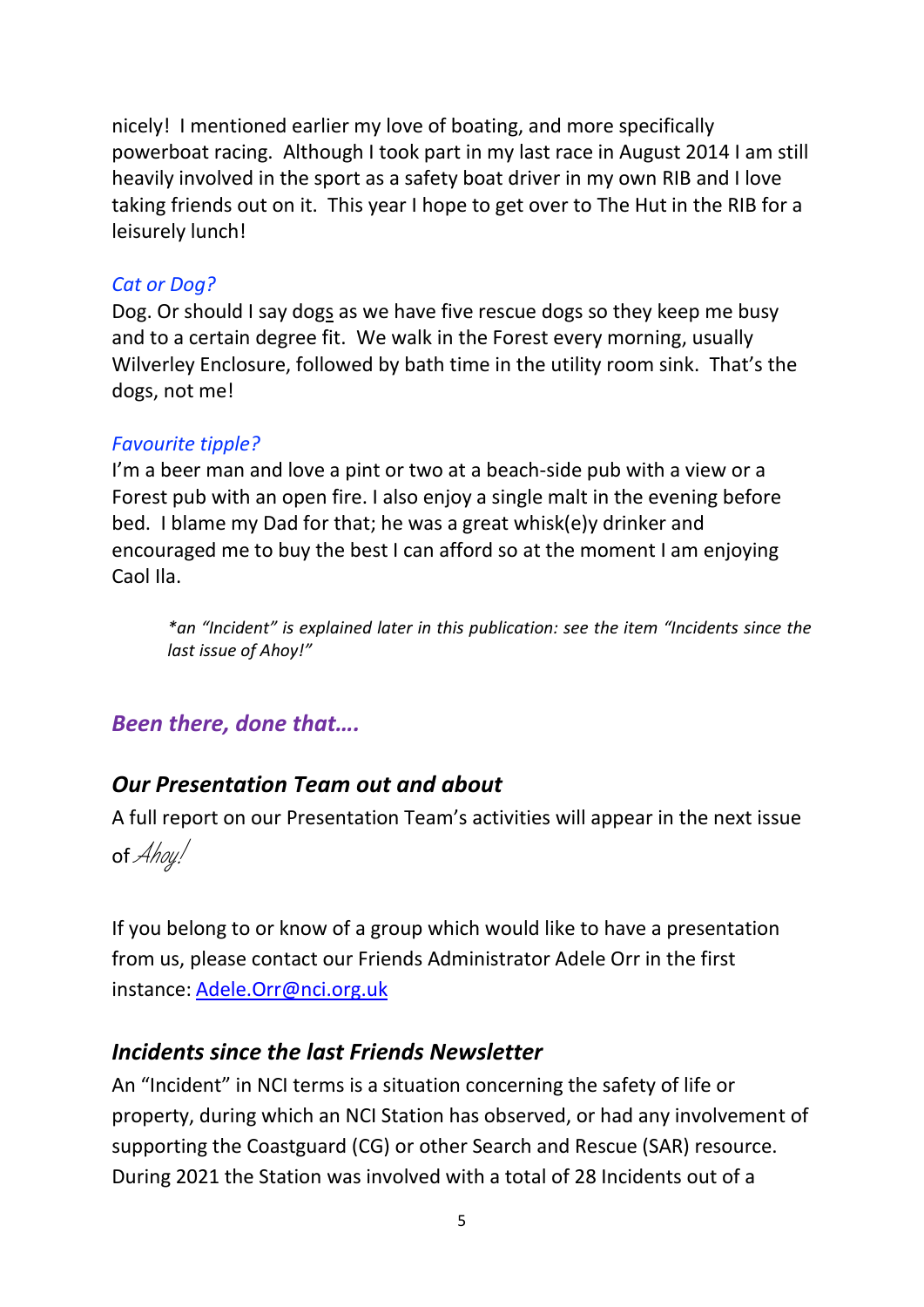National total of 697 across the 56 Stations – more than double the average for a Station. So far in 2022 our Incident count is six our of a National total of 60. Our most recent Incidents appear at the top of the list below.

CRT = Coastguard Rescue Team; MoP = Member of Public CG = Coastguard; ILB = Inshore Lifeboat; LB = Lifeboat; nfa = no further action; cas evac = casualty evacuation; FAWGI = False Alarm with Good Intent

| Date of<br><b>Incident</b> | <b>Incident Summary</b>                                                                                                                                                                            | Lifeboat<br>involved |
|----------------------------|----------------------------------------------------------------------------------------------------------------------------------------------------------------------------------------------------|----------------------|
| 22/02/2022                 | MOP called NCI to report possible upturned dinghy. HMCG tasked<br>ILB so NCI monitored situation until casualty towed to shore                                                                     | Yes                  |
| 20/02/2022                 | HMCG called NCI re. kite surfers possibly in trouble. No visual<br>contact due to poor visibility. Observation continued but no<br>visual. casualty reported to have self-rescued.                 | <b>No</b>            |
| 13/02/2022                 | Police informed NCI of potential suicide victim at Hengistbury<br>Head. HMCG also involved. Nothing visual. Casualty found at<br>home address and taken into custody. NFA                          | <b>No</b>            |
| 06/02/2022                 | HMCG requested NCI look for 3 kayakers, reported by MOP.<br>Nothing seen, but informed CG that HMS Severn may be able to<br>help. Incident closed.                                                 | No                   |
| 02/01/2022                 | NCI observed abandoned wing sail. Owner reportedly safely<br>ashore. NCI kept visual watch, and sail eventually washed ashore<br>and recovered                                                     | <b>No</b>            |
| 01/01/2022                 | MOP reported possible head in water. HMCG simultaneously<br>called NCI asking if we had visual. NCI able to establish object was<br>a weed covered pot marker. ILB had been called but stood down. | Yes                  |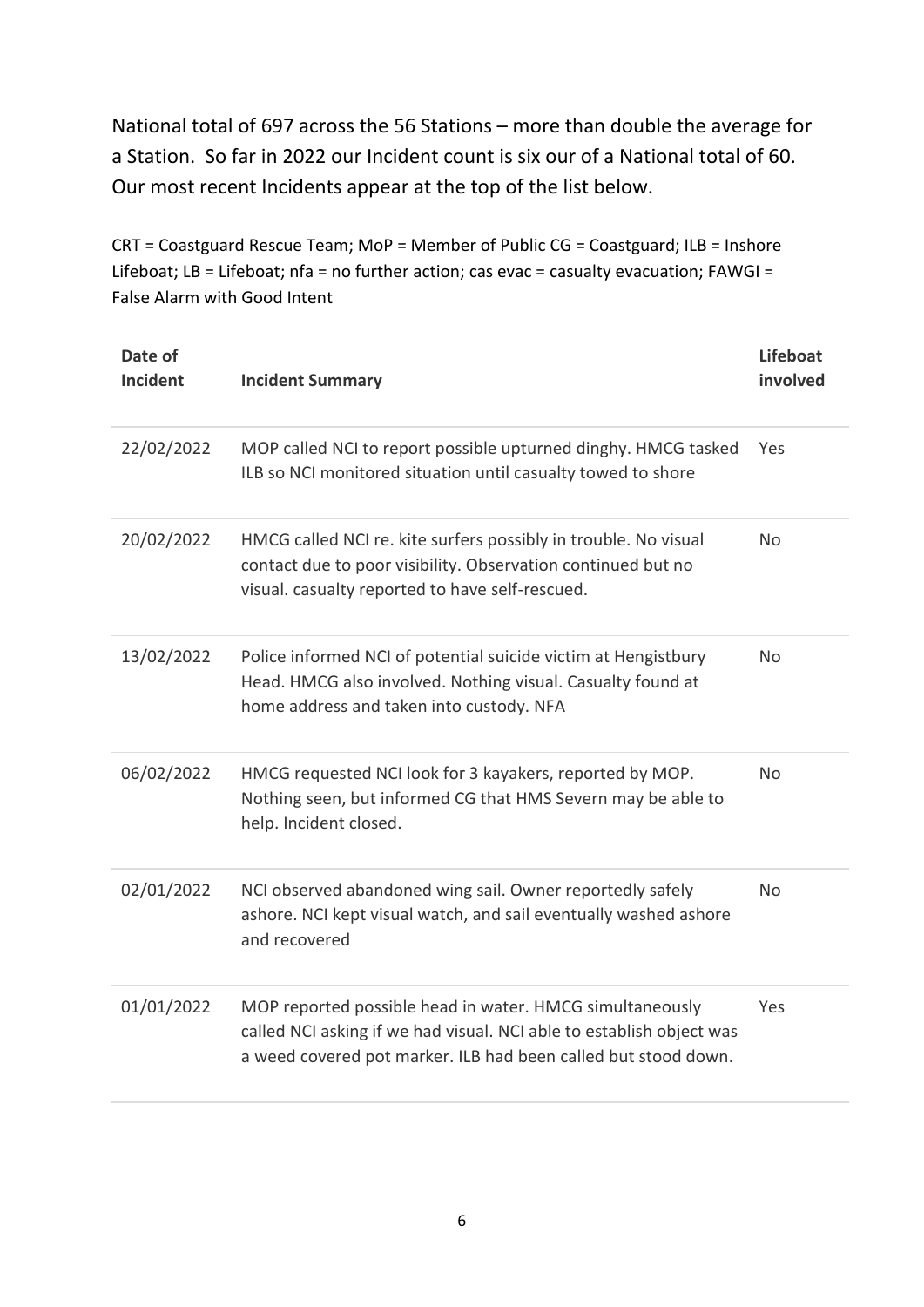## *Looking ahead ….. → → → →*

We are looking forward to participating in the following events, details of which will be published in future issues of  $\mathcal{A}$ hoy!

- Sunday 22nd May Open Day at Christchurch Sailing Club
- Sat 4th Mon 6th June Queen's Jubilee on Mudeford Quay (engagement with Christchurch Town Council)
- Sunday 10th July Sea Sunday
- Sun 24th July Blue Light Day on Mudeford Quay, incorporating NCI Day.

#### **2022 NCIHH Calendars**

NOW ONLY 50% of the original price with over 83% of the year's planning and photographs to enjoy! We have a small number of calendars which are now priced at £3 each. Please direct all enquiries to our Friends Administrator Adele Orr [Adele.Orr@nci.org.uk.](mailto:Adele.Orr@nci.org.uk) Thank you!

An overview of the year's photos…



\*\*\*\*\*\*\*\*\*\*\*\*\*\*\*\*\*\*\*\*\*\*\*\*\*\*\*\*\*\*\*